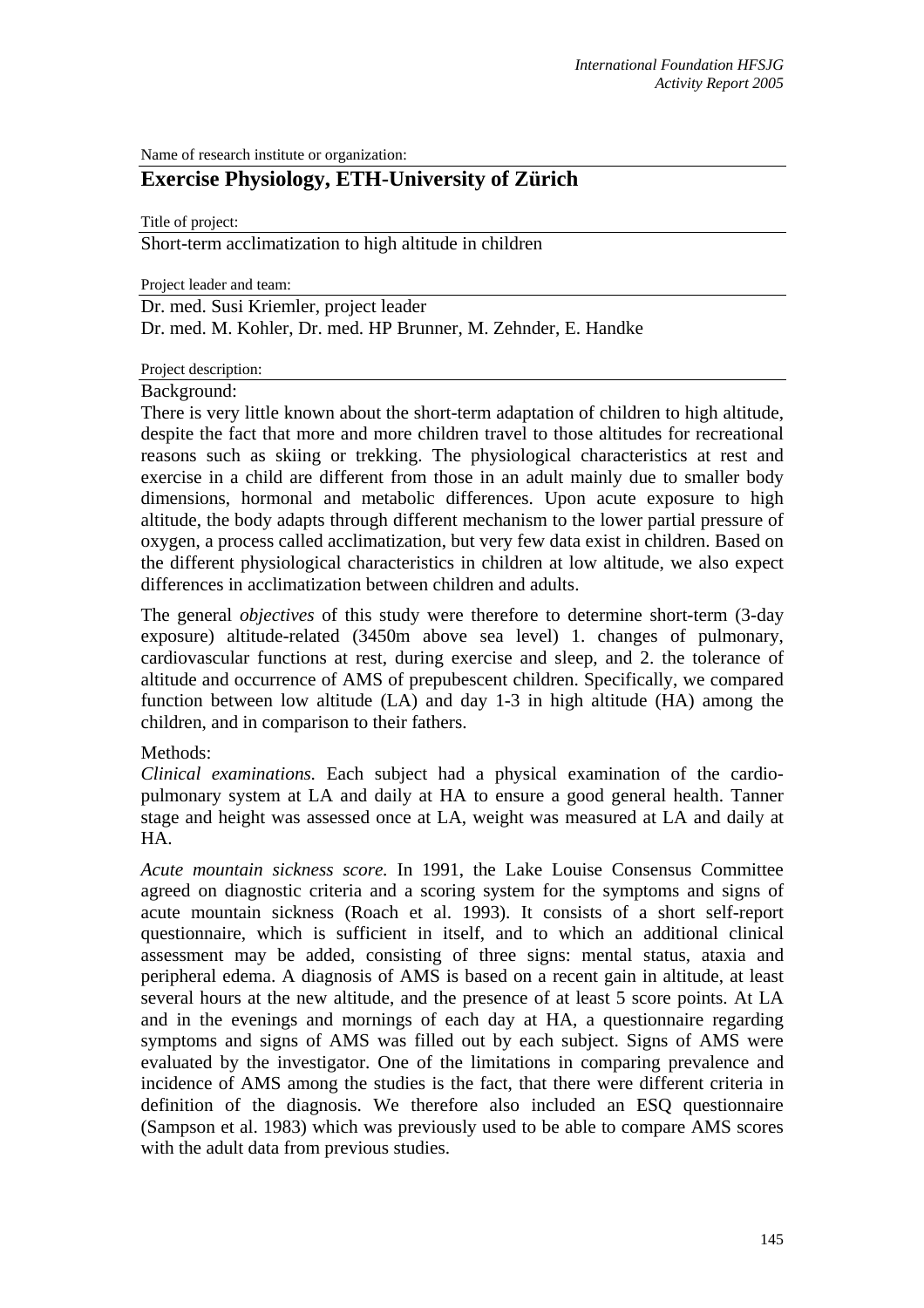*Resting pulmonary function.* Pulmonary function testing was performed at LA and on each day at HA. Each subject performed at least three forced expiratory maneuvers in a sitting position (Vmax 2900, SensorMedics, Yorba Linda, CA, USA). The trial with the largest vital capacity is used to determine functional vital capacity (FVC), forced vital capacity in 1 sec (FEV<sub>1</sub>), peak expiratory flow (PEF), single breath diffusion capacity ( $DL_{CO}$ ), and closing volume by single breath nitrogen washout tests (CV) according to standard technique. For DLCO, unadjusted values, and those adjusted for altitude and alveolar ventilation are reported. Calibration of the flow meter and the gas analyzers was performed several times per day. Values will be compared to reference values (Sherill et al. 1992) and expressed as measured values and in percent change compared to LA.

*Doppler Echocardiography.* Echocardiography was performed at LA and on each day at HA. It has previously been shown, that echocardiographic and invasive measurements of pulmonary artery pressure closely correlated at high altitude (Allemann et al. 2000). The echocardiographic recordings were performed by an experienced investigator using a portable ultrasound system (Cypress, Accuson Inc, USA). The recordings were stored together with data from a peripheral electrocardiographic lead on a videotape and analyzed off line. Systolic pulmonary-artery pressure was evaluated from the pressure gradient between the right ventricle and atrium using continuous-wave Doppler echocardiography and the clinically determined mean jugular venous pressure. In tricuspid regurgitation, as indirect parameter of pulmonary artery pressure, the continuous-wave Doppler beam was superimposed on the regurgitant jet into the right atrium by means of color Doppler, to obtain the maximal velocity within the Doppler spectrum. The trans-tricuspid pressure gradient was then calculated from the maximal velocity within the tricuspid jet of at least three beats, by a modification of the Bernoulli equation (trans-tricuspid pressure gradient equals four times the square of the velocity in the tricuspid jet).

*Aerobic exercise test.* Each subject performed a graded exercise test on a cycle ergometer (Ergoline er800s, Pilger, Switzerland) to determine maximal oxygen uptake (VO<sub>2</sub>), maximal aerobic capacity and submaximal V, O<sub>2</sub>-HR relationship during exercise at LA and on day 1 and 3 of HA. A McMaster protocol was applied for the children (Bar-Or 1983). The initial load and the increments were based on the child's height. Load was increased after each 2 min stage until the child could no longer pedal at the prescribed cadence of 50 rpm, in spite of encouragement by the investigator. Maximal aerobic capacity  $(V, O_2$ -test) for men will be performed with an initial load of 70 W and an increase by  $\overline{30}$  W every 2 minutes until volitional exhaustion of the subject. All subjects breathed through a face mask from which expired gas concentrations were continuously monitored (Quark b2, Cosmed, Rome, Italy). Minute ventilation,  $V$ ,  $O_2$ ,  $CO_2$  production and respiratory exchange ratio were then calculated. Heart rate was measured by Polar Vantage XL 4000 Sporttester (Leuenberger, Switzerland) at an interval of 5 seconds. Oxygen saturation was monitored by pulse oximetry throughout the test by forehead oximetry (OxiMax N-595, Nellcor, Leuag AG, Stans, Switzerland).

*Fluid balance.* Fluid balance was assessed at HA only. The participants of the study continuously noted their fluid intake and output at all days of HA. All fluid was taken by a single bottle which was filled up by the investigators only. Urine was collected in a bottle which never left the subject. Daily weight measurements were taken in the evenings and mornings at HA. The meals were standardized to ensure an adequate intake for sodium (65 mmol/d) and to cover sodium sweat losses in individuals who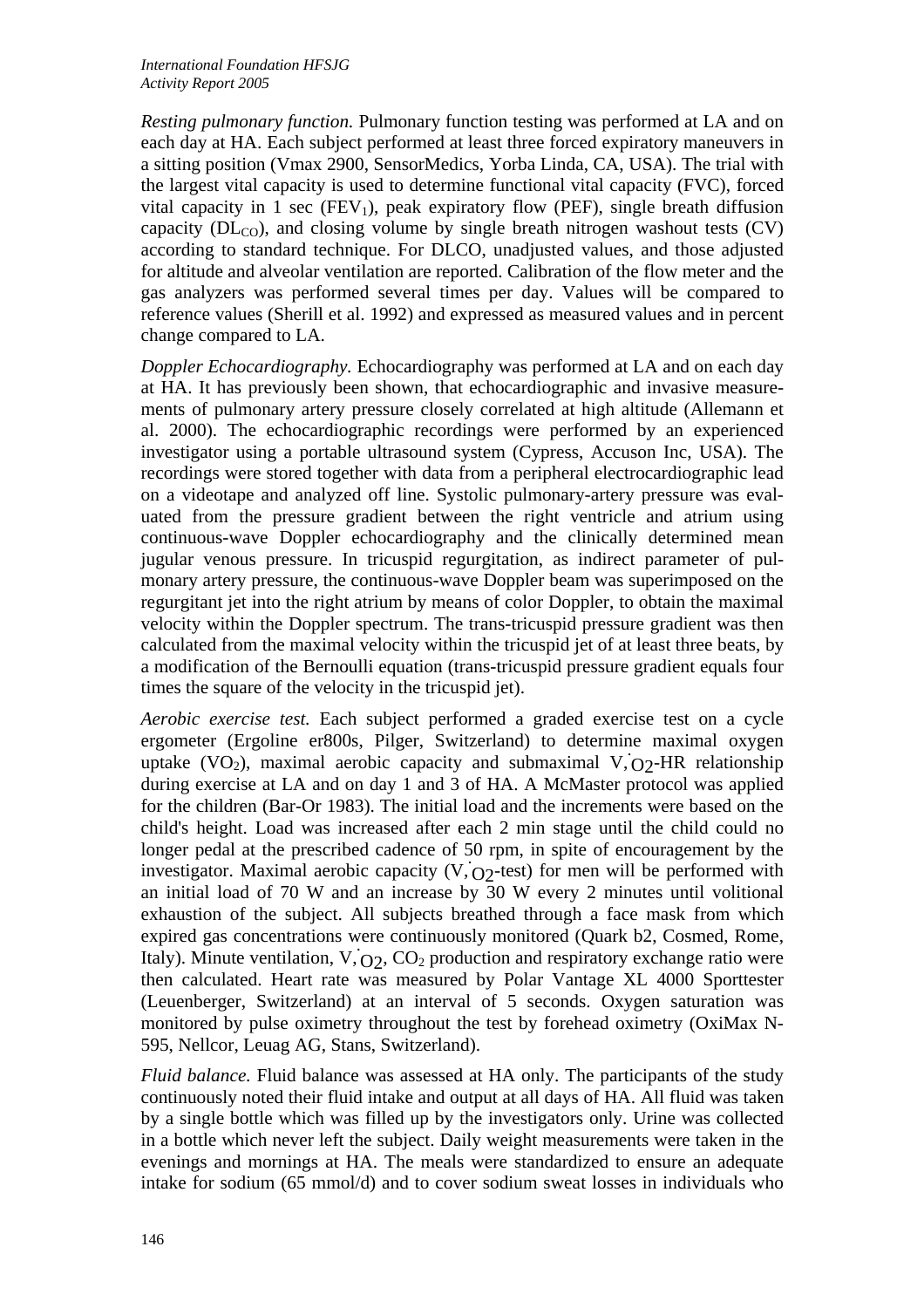are moderately active (RDA standard). Subjects adhered to a standardized diet with known composition in which calorie and sodium intake was measured individually.

*Hypoxic ventilatory response.* Hypoxic ventilatory response was measured at LA and at days 1 and 2 of HA. For the ventilatory response tests, subjects sat comfortably in an armchair situated in a quite room with temperatures between 20 and 24°C. The subjects breathed through a face mask connected to a metabolic cart (Quark b2, Cosmed, Rome, Italy);  $V_{E}$ ,  $P_{ET}CO_2$  and  $P_{ET}O_2$  were continuously measured breathby-breath. Arterial oxygen saturation (SaO2) was monitored by an oximeter using a finger probe (OxiMax N-595, Nellcor, Leuag AG, Stans, Switzerland). An initial 10 min hyperoxic period ( $F_1O_2 = 0.59$ ) was used before all ventilatory response tests performed at HA to eliminate possible depression caused by ambient hypoxia at HA and to measure HVR over the same saturation range as that measured at LA (Sato et al. 1992). Each subject was familiarized with the testing prior to the first measurement at LA. The acute isocapnic hypoxic ventilatory response (HVR) was measured by a method previously described by Severinghaus et al (1976). Initially, resting minute ventilation was assessed until minute ventilation, end-tidal CO2 and heart rate were stable. End-tidal oxygen pressure was then randomly reduced to three different levels (60, 50, 40 Torr) within 90-180sec and kept for 3 min. End-tidal CO2 was maintained at a 2 Torr higher level than during room air breathing within 0-2 Torr.

*Respiratory plethysmography.* These measurements were taken at LA and on both nights at HA. Nocturnal breathing pattern was recorded by computerized devices incorporating a respiratory inductive plethysmograph, a pulse oximeter, an ECG, and a position sensor (Somnostar, SensorMedics, Yorba Lainda, CA, USA). Displacement of inductance sensors was avoided by taping them directly to the skin and securing them with an elastic net (Somnostar). The Qualititative Diagnostic Calibration method was applied during natural breathing in supine position over 5 min. It provided relative gains of rib cage and abdominal inductive plethysmograph signals. Their sum was subsequently calibrated in absolute units (1) for 5-10 breaths with the nose clipped. Accuracy of calibration was verified in the mornings after the sleep studies, and regarded as acceptable if inductive plethysmographic tidal volumes were within 20% of the calibration bag volume.  $P_{ET}CO_2$  was continuously measured throughout the night by a transcutaneous  $PCO<sub>2</sub> 43^{\circ}C$  electrode mounted on the volar forearm which was calibrated in vivo after 15 min of stabilization to equal  $P_{ET}CO_2$ . Rest/activity pattern during the nights was recorded by an accelerometer placed at the wrist as an indirect measure of sleep/wakefulness (Actiwatch, Cambridge Neurotechnology, Cambridge, UK).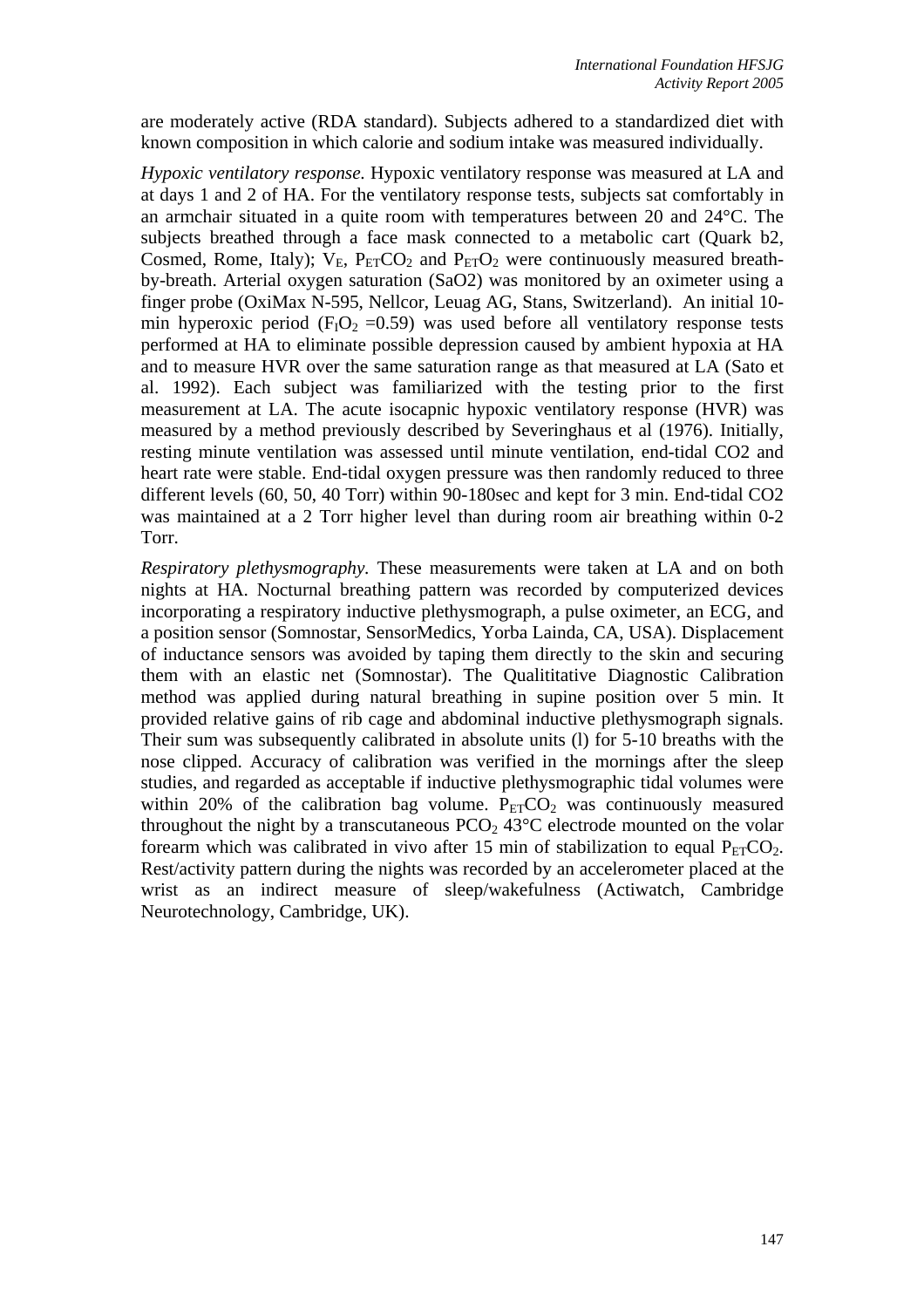# Preliminary results and significance:

|                 |           | Age  | Height | Weight | <b>BSA</b> | <b>FVC</b> | FVC, %pred |
|-----------------|-----------|------|--------|--------|------------|------------|------------|
| <b>Adults</b>   | Mean      | 44.0 | 179.0  | 73.9   | 1.92       | 5.33       | 105.8      |
|                 | <b>SD</b> | 4.2  | 6.8    | 7.5    | 0.13       | 0.60       | 10.6       |
|                 | Min       | 36.6 | 169.0  | 61.0   | 1.72       | 4.24       | 89.4       |
|                 | Max       | 57.1 | 190.0  | 91.3   | 2.20       | 6.25       | 136.0      |
|                 |           |      |        |        |            |            |            |
| <b>Children</b> | Mean      | 10.7 | 142.3  | 33.0   | 1.14       | 2.45       | 100.3      |
|                 | <b>SD</b> | 1.1  | 7.7    | 6.1    | 0.13       | 0.44       | 9.8        |
|                 | min       | 9.2  | 129.5  | 24.3   | 0.95       | 1.54       | 77.5       |
|                 | max       | 12.4 | 158.0  | 49.5   | 1.42       | 3.21       | 118.3      |

In Table 1 you find the characteristics of the study participants.

 $*$  n=20 fathers and 20 children (4 girls, 16 boys)

BSA=body surface area, FVC=forced vital capacity

All children and adults showed a normal FVC compared to reference values. One child and two adults were slightly overweight. Children and adults were also well matched in respect to fitness.

The cumulative incidence of acute mountain sickness (AMS) was similar when measured with the Lake Louise score, but was higher in children when measured with the AMS-C-Score. All children and their fathers were sick within 30 hours of altitude exposure, on day 3 of HA all participants were healthy again. These results have to be interpreted with caution, since 1. adult questionnaires were used in a population of children who might have problems to read and interpret the questionnaires as well as give appropriate responses. Nevertheless, it makes sense to be very cautious when taking children to HA, and make sure to adhere to recommendations regarding ascent rate and prompt descent in case of symptoms.

Maximal aerobic exercise performance at LA was similar in children and adults, respectively, when corrected per bodyweight. Both reduced there VO2max similarly by about 20% on day 1 and 3 of HA. But the heart rate behaved differently. While it stayed at equal levels throughout the altitude exposure in children, it decreased significantly from LA to HA in adults on both days at HA. It seems, therefore, that the cardiovascular response to HA is different in children and adults, but mechanism behind have to be determined. Possible differences could be a different cardiac output or a different arterio-venous oxygen content in the peripheral vascular system.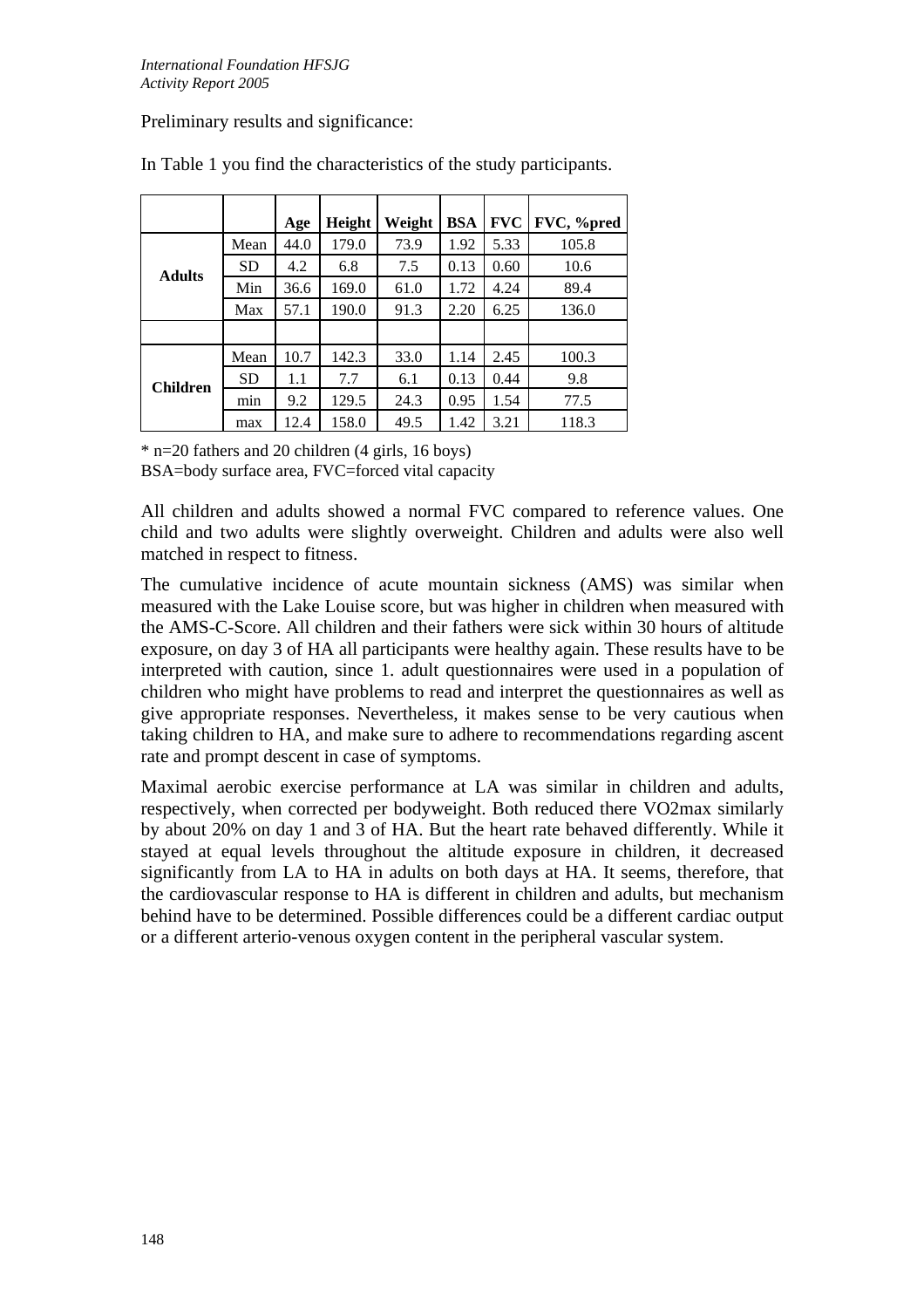

Fig 1: Maximal oxygen uptake corrected for body weight (VO2max) at low altitude (LA) and on day 1 and 3 at high altitude (HA1 and HA3)

During sleep, ascent to 3450m induced proportional increases of ventilation in children and fathers and similar reductions of SpO2. Breath rate increased more in children than adults. Periodic breathing was marked in fathers, but much less pronounced in children. It is still a matter of debate, whether periodic breathing plays a role in the occurrence of AMS. If so, it might explain part of the differences in AMS incidence we found between the two generations.

Resting ventilation was higher in children than in adults at LA and HA, and significantly rose at HA to the same extent. Children mainly increased ventilation by increasing respiratory frequency, adults increased ventilation by a parallel increase in respiratory frequency and tidal volume. The decrease in oxygen saturation between LA and HA was prominent and similar in both groups. Again, the extent of respiratory adaptations to HA seems to be similar between children and adults, but the mechanisms by which ventilation is increased are different, mainly due to the smaller lung volumes in children. Whether the inherited higher ventilation per kg bodyweight in children plays a role in the acclimatization process has to be determined.

Isocapnic hypoxic ventilatory response (HVR) is higher in children than in adults at LA and HA. Both groups increase their HVR with HA, but adults seem to increase their HVR more than children. HVR is a measure of hypoxia induced respiratory drive of a person. Whether the extent of the drive at LA, or the extent of increase at HA is important for the protection against AMS, is still controversial even among the adult population.

With HA, pulmonary artery pressure seems to increase more in children than in adults. This could be one important factor why children become more sick at HA than adults. The main postulated mechanism why a high pulmonary artery pressure leads to more AMS, is an inhomogeneous vasoconstriction in the pulmonary arteries leading to a diffusion limitation of oxygen into the blood.

Fluid balance is still in investigation. In an adult population, the literature postulates that those who become sick show more water retention and consequently increase bodyweight, due to renal and hormonal alterations, but whether this is true is also a matter of debate in the literature.